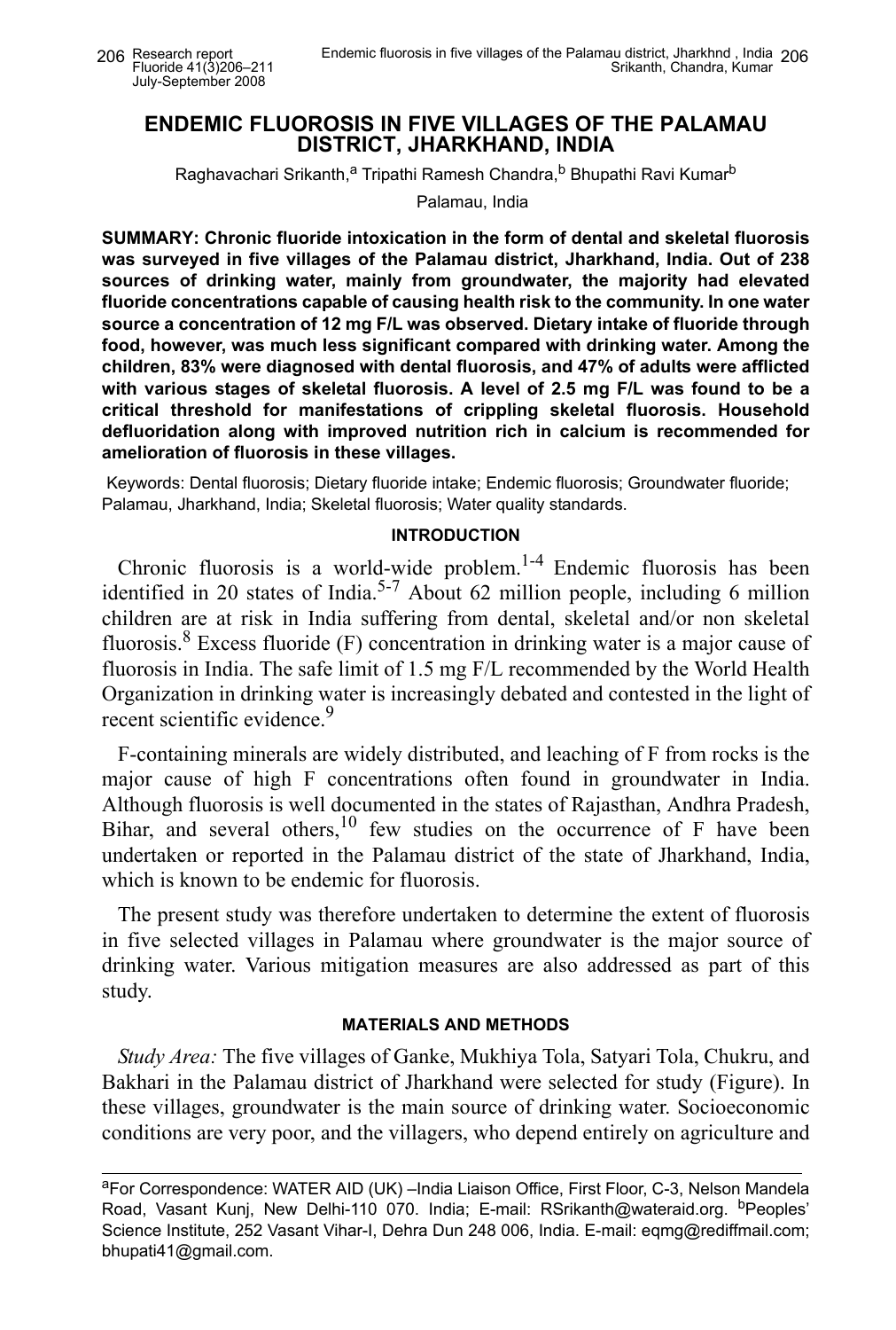casual labor for their livelihood, suffer from various degree of malnutrition. Out of ten F-affected villages, the five mentioned were selected for the current study on the basis of the severity of symptoms of endemic fluorosis.

*Analysis of groundwater:* Drinking water sources assessed for F concentration include the hand pump, dug well, and river water in the five selected villages. Water samples were analyzed for F within 24 hr of collection in the field laboratories in the study area. An ion specific F electrode (Orion 290 A+) was used in the field laboratory with TISAB-II solution in a 1:1 volume ratio with the samples. F in vegetables and foods was analyzed by extracting with sodium hydroxide solution following the procedure of Zhou et al.<sup>11</sup>

For conducting the health survey, the necessary questionnaire was developed to correlate with the drinking water source and its F, dietary practice, and socioeconomic conditions.



 **Figure.** Map of Palamau District, Jharkhand, showing the location of villages

# **RESULTS AND DISCUSSION**

Of the 238 drinking water sources in the five affected villages that were analyzed for F, the mean F concentration was higher in all of them than the desirable limit of 1.0 mg F ion/L for safe drinking water. The highest F concentration of 12 mg/L was detected in five water sources in Chukru and Andharbagh villages (Table 1). The F concentration did not show any appreciable variation between open wells and hand pumps. Moreover, unlike earlier studies by Teotia et al.,  $^{12}$  the depth of the groundwater seemed to have little affect on the F level in the water. High concentrations of F in these water sources can be attributed to dissolution from bed rocks by geochemical processes.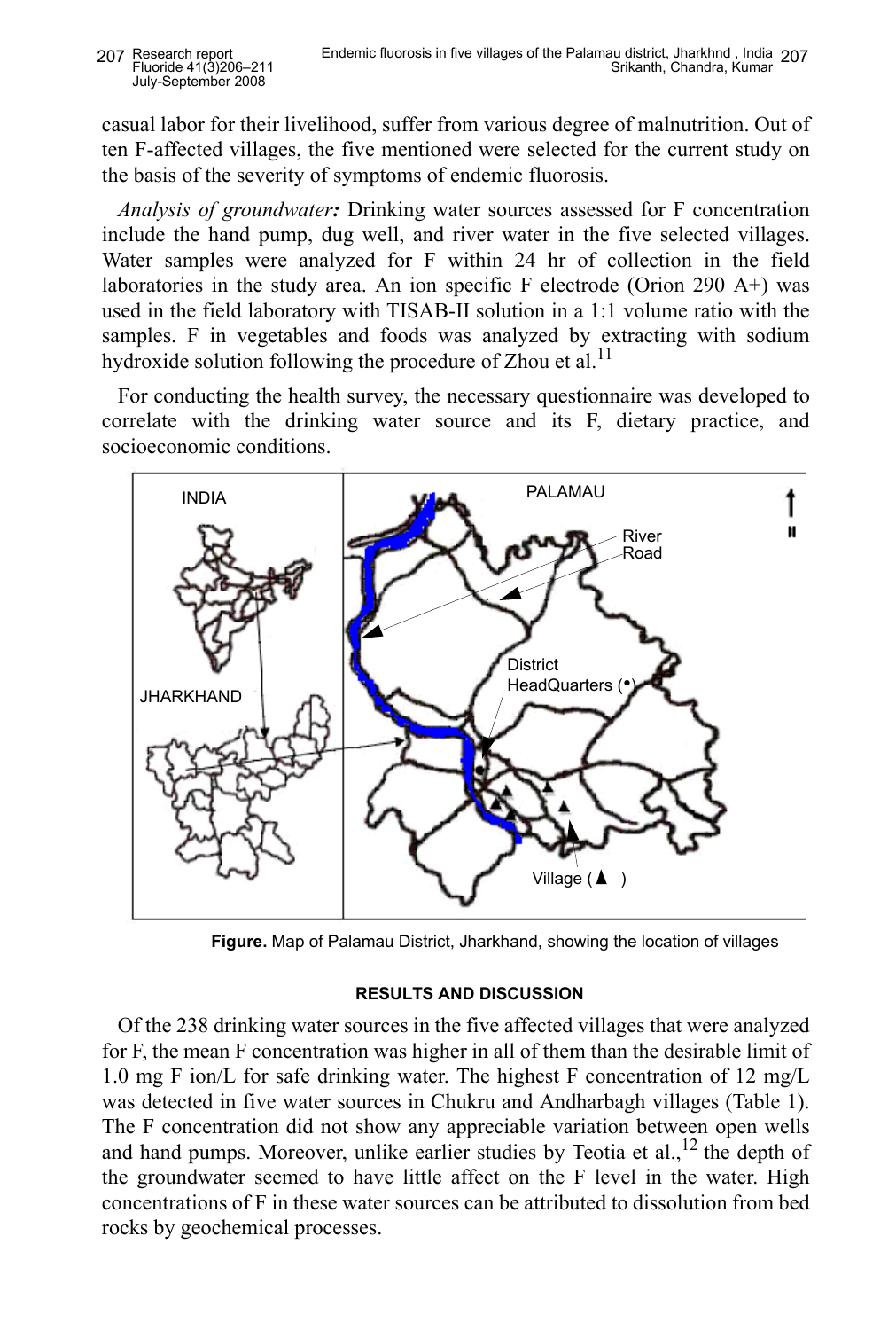| Site<br>No.    | Village/Hamlet | No. of<br>existing<br>so urces | No. of<br>sources<br>monitored | Range of F<br>concentration<br>(m g/L) | Me an | <b>Standard</b><br>deviation<br>$(\pm SD)$ |
|----------------|----------------|--------------------------------|--------------------------------|----------------------------------------|-------|--------------------------------------------|
| 1              | Ganke          | 37                             | 33                             | $0.10 - 3.60$                          | 1.51  | 1.02                                       |
| $\overline{2}$ | Satyari        |                                |                                |                                        |       |                                            |
| 2.1            | Satyari Tola   | 25                             | 21                             | $0.49 - 3.51$                          | 1.89  | 0.79                                       |
| 2.2            | Andharbagh     | 18                             | 16                             | $1.68 - 7.29$                          | 4.39  | 1.40                                       |
| 3              | Mukhiya        |                                |                                |                                        |       |                                            |
| 3.1            | Mukhiya Tola   | 39                             | 31                             | $0.12 - 4.11$                          | 2.50  | 0.99                                       |
| 3.2            | Lalmatiya Tola | 9                              | 9                              | $0.30 - 3.68$                          | 2.69  | 1.01                                       |
| 4              | Bakhari        | 60                             | 57                             | $0.28 - 12.30$                         | 3.71  | 2.45                                       |
| 5              | Chukru         | 75                             | 71                             | $0.98 - 9.68$                          | 2.91  | 1.56                                       |
|                |                |                                |                                |                                        |       |                                            |

|  | Table 1. F concentration in drinking water sources in five selected villages of the Palamau district |
|--|------------------------------------------------------------------------------------------------------|
|  |                                                                                                      |

*Dietary intake of F through foods:* Dietary intake of F from food stuffs was calculated on the basis of the average amounts of different types of food eaten in the community. As recorded in Table 2, the estimated total F intake by adults from food stuffs is about 1.23 mg/day in Chukru, 1.15 mg/day in Bakhari, and 0.97mg/ day in Ganke. Note that F intake from pulses and cereals is considerably greater than from vegetables. Even so, dietary intake of F appears to be less significant compared to ingestion from water.

| Site           | Major dietary item | Average intake  | Average F content | Intake of F |  |
|----------------|--------------------|-----------------|-------------------|-------------|--|
| No.            |                    | of Item (g/day) | (mg/kg)           | (m g/d ay)  |  |
| 1              | Chukru village     |                 |                   |             |  |
| i              | Cereals            | 500             | 1.78              | 0.89        |  |
| ii.            | Pulses             | 100             | 2.28              | 0.23        |  |
| iii            | Vegetables         | 500             | 0.23              | 0.11        |  |
|                |                    |                 | Total             | 1.23        |  |
| $\overline{2}$ | Bakhari village    |                 |                   |             |  |
| i.             | Cereals            | 500             | 1.74              | 0.87        |  |
| ii.            | Pulses             | 100             | 1.81              | 0.18        |  |
| iii            | Vegetables         | 500             | 0.20              | 0.10        |  |
|                |                    |                 | Total             | 1.15        |  |
| 3              | Ganke village      |                 |                   |             |  |
| i              | Cereals            | 500             | 1.50              | 0.75        |  |
| ii.            | Pulses             | 100             | 1.46              | 0.15        |  |
| iii            | Vegetables         | 500             | 0.14              | 0.07        |  |
|                |                    |                 | Total             | 0.97        |  |

**Table 2.** Estimated dietary intake of F through foods in three villages of the Palamau district

*Impact of F concentration in drinking water and fluorosis:* About 190 households were surveyed in the five selected villages comprising of 420 males and 398 females including 345 children below 18 years of age. From the data collected it is clear that severe skeletal fluorosis occurs in the villages where the drinking water contains more than 2.5 mg F/L and below this concentration dental fluorosis is found to be widespread in the communities (Tables 3 and 4).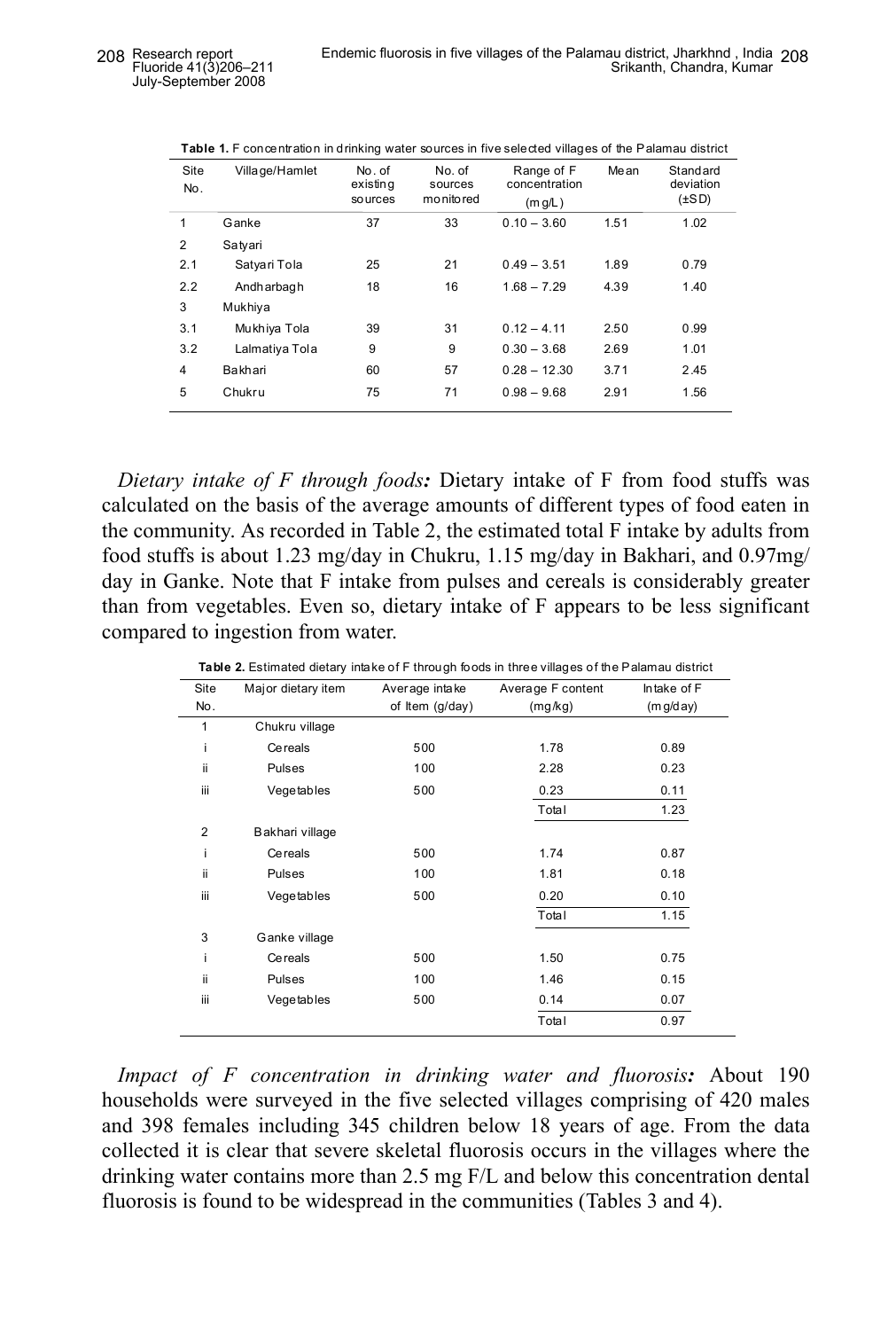| <u>UI LIIC FAIAIIIAU UISLIIUL</u> |                 |                 |                                |                 |                |       |      |
|-----------------------------------|-----------------|-----------------|--------------------------------|-----------------|----------------|-------|------|
| Site                              | Village         | No. of children | Affected with dental fluorosis |                 |                |       |      |
| No.                               |                 | surveyed        | Mild                           | Moderate Severe |                | Total | %    |
| $\mathbf{1}$                      | Ganke           | 45              | 21                             | 3               |                | 24    | 53   |
| $\overline{2}$                    | Satyari         |                 |                                |                 |                |       |      |
| 2.1                               | Satyari tola    | 13              | 5                              |                 |                | 5     | 38   |
| 2.2                               | Andharbagh tola | 28              | 6                              | 18              |                | 24    | 86   |
| 3                                 | Mukhiya         |                 |                                |                 |                |       |      |
| 3.1                               | Lalmathiya tola | 18              | 6                              | 7               | 1              | 14    | 78   |
| 3.2                               | Mukhiya tola    | 34              | 15                             | 13              | $\overline{2}$ | 30    | 88   |
| 4                                 | Bakhari         | 88              | 77                             | 6               | 1              | 84    | 95   |
| 5                                 | Chukru          | 119             | 105                            | 1               |                | 106   | 81   |
|                                   | Total           | 345             | 235                            | 48              | $\overline{4}$ | 287   | 83.2 |
|                                   |                 |                 |                                |                 |                |       |      |

| <b>Table 3.</b> Occurrence of dental fluorosis among children living in five villages |
|---------------------------------------------------------------------------------------|
| of the Palamau district                                                               |

**Table 4.** Occurrence of skeletal fluorosis among adults living in five villages of the Palamau district

| <b>S</b> ite   | Village         | No. of adults | Affected with skeletal fluorosis |                 |                |       |      |
|----------------|-----------------|---------------|----------------------------------|-----------------|----------------|-------|------|
| No.            |                 | surveyed      | Mild                             | Moderate Severe |                | Total | %    |
| 1              | Ganke           | 85            | 22                               | 4               | 1              | 27    | 32   |
| $\overline{2}$ | Satyari         |               |                                  |                 |                |       |      |
| 2.1            | Satyari tola    | 49            | 22                               | 2               |                | 24    | 49   |
| 2.2            | Andharbagh tola | 54            | 13                               | 5               | 4              | 22    | 41   |
| 3              | Mukhiya         |               |                                  |                 |                |       |      |
| 3.1            | Lalmathiya tola | 34            | 15                               | 2               |                | 17    | 50   |
| 3.2            | Mukhiya tola    | 81            | 21                               | 15              | 1              | 37    | 46   |
| $\overline{4}$ | Bakhari         | 238           | 106                              | 20              | 3              | 129   | 54   |
| 5              | Chukru          | 277           | 116                              | 14              | $\overline{2}$ | 132   | 48   |
|                | Total           | 818           | 315                              | 62              | 11             | 388   | 47.4 |

As seen in Table 3, among the 345 children surveyed in the five villages, 287 (83.2%) were affected by detectable dental fluorosis. Among 818 adults, 388 (47.4%) were affected by various stages of skeletal fluorosis (Table 4). From the data in Table 4 it is evident that F concentrations exceeding 2.5 mg F/L in the drinking water appear to be critical for manifestation of severe forms of skeletal fluorosis in the subjects. Malnutrition because of poverty and diets deficient in calcium and vitamin C are known to aggravate symptoms of fluorosis. Habitual consumption of excess amounts of tea and tobacco-based items were observed in all age groups, and these substances often contain elevated levels of F, thereby increasing the body burden of F in already affected subjects. The average estimated intake of F from water used for drinking and cooking in each village by many typical malnourished adults weighing 52 kg is given is Table 5.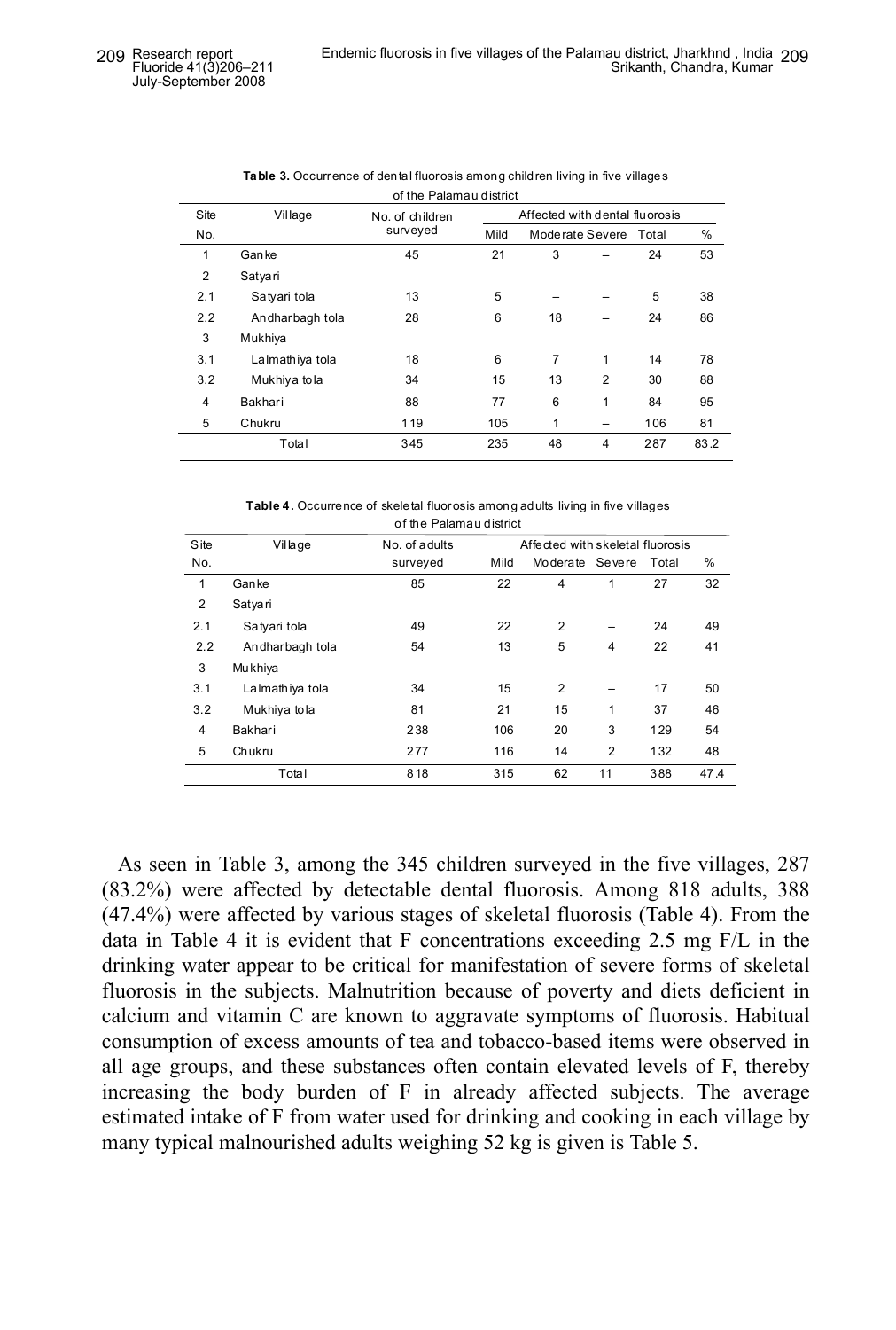| Palaniau uistilut |                    |            |                                     |                                 |  |  |  |
|-------------------|--------------------|------------|-------------------------------------|---------------------------------|--|--|--|
| Site              | Village            | Population | Average water F<br>content $(mq/L)$ | Intake of F (mg/day) from water |  |  |  |
| No.               |                    |            |                                     | (7 L/day for a 52-kg adult)     |  |  |  |
| 1                 | Ganke              | 403        | 1.51                                | 10.57                           |  |  |  |
| $\overline{2}$    | Satyari            |            |                                     |                                 |  |  |  |
| 2.1               | Satyari Tola       | 282        | 1.89                                | 13.23                           |  |  |  |
| 2.2               | Andh arba gh To la | 174        | 4.39                                | 30.73                           |  |  |  |
| 3                 | Mukhiya            |            |                                     |                                 |  |  |  |
| 3.3               | Lalmathiya tola    | 144        | 2.69                                | 18.83                           |  |  |  |
| 3.2               | Mukhiya tola       | 564        | 2.50                                | 17.5                            |  |  |  |
| 4                 | Bakhari            | 897        | 3.71                                | 25.97                           |  |  |  |
| 5                 | Chukru             | 600        | 2.91                                | 20.37                           |  |  |  |
|                   |                    |            |                                     |                                 |  |  |  |

**Table 5.** Estimated average F intake by adults from water (drinking and cooking) in villages of the Palamau district

The adoption of a lower drinking water standard for F than that recommended by the World Health Association is desirable in India where, because of the hot climate with a mean annual temperature as high as  $38^{\circ}$ C, water consumption is very high. The occupation of the majority of people living in the rural Palamau areas of Jharkhand is farming, where many of the working adults consume an average of 7 liters of water per day including water used for cooking. The native diet is semisolid and starchy, containing substantial amounts water. Cooking requires ca. 2 L of water/day with a staple Indian diet consisting mostly of cereals and pulses. High levels F intake have long been associated with various forms of debilitating fluorosis. $^{13}$ 

A major challenge that remains to be addressed at the policy level in India and other countries of Southeast Asia is to develop and implement realistic national drinking water standards based on existing and available scientific evidence rather than over-reliance on standards recommended by WHO. In our view, a community-based water defluoridation strategy adopted as a part of this project should include imparting awareness of the ill effects from F in drinking water and promoting domestic defluoridation with household activated alumina filters and setting up a recharging center for them in each village.

### **ACKNOWLEDGEMENTS**

The senior author thanks WATERAID for undertaking this project and the People's Science Institute, Dehradun, for providing laboratory support for analyzing water and environmental samples.

#### **REFERENCES**

- 1 Yang CY, Cheng MF, Tsai SS, Hung CF. Fluoride in drinking water and cancer mortality in Taiwan. Environmental Research 2000;82:189-93.
- 2 Haimnot RT, Fekadu A, Bushra B. Endemic fluorosis in Ethiopian rift valley. Tropical and Geographical Medicine1987;39(3):169-77.
- 3 Srikanth R, Vishwanath KS, Khasai F, Fitsahatsion A, Asmallash M. Fluoride in ground water in selected villages in Eritrea. Environmental Monitoring and Assessment 2002;75(2):169-77.
- 4 Chen YC, Lin MO, Xia YD, Gan WM Min D, Chen C. Nutritional survey in dental fluorosis afflicted area. Fluoride 1997;30(2):77-80.